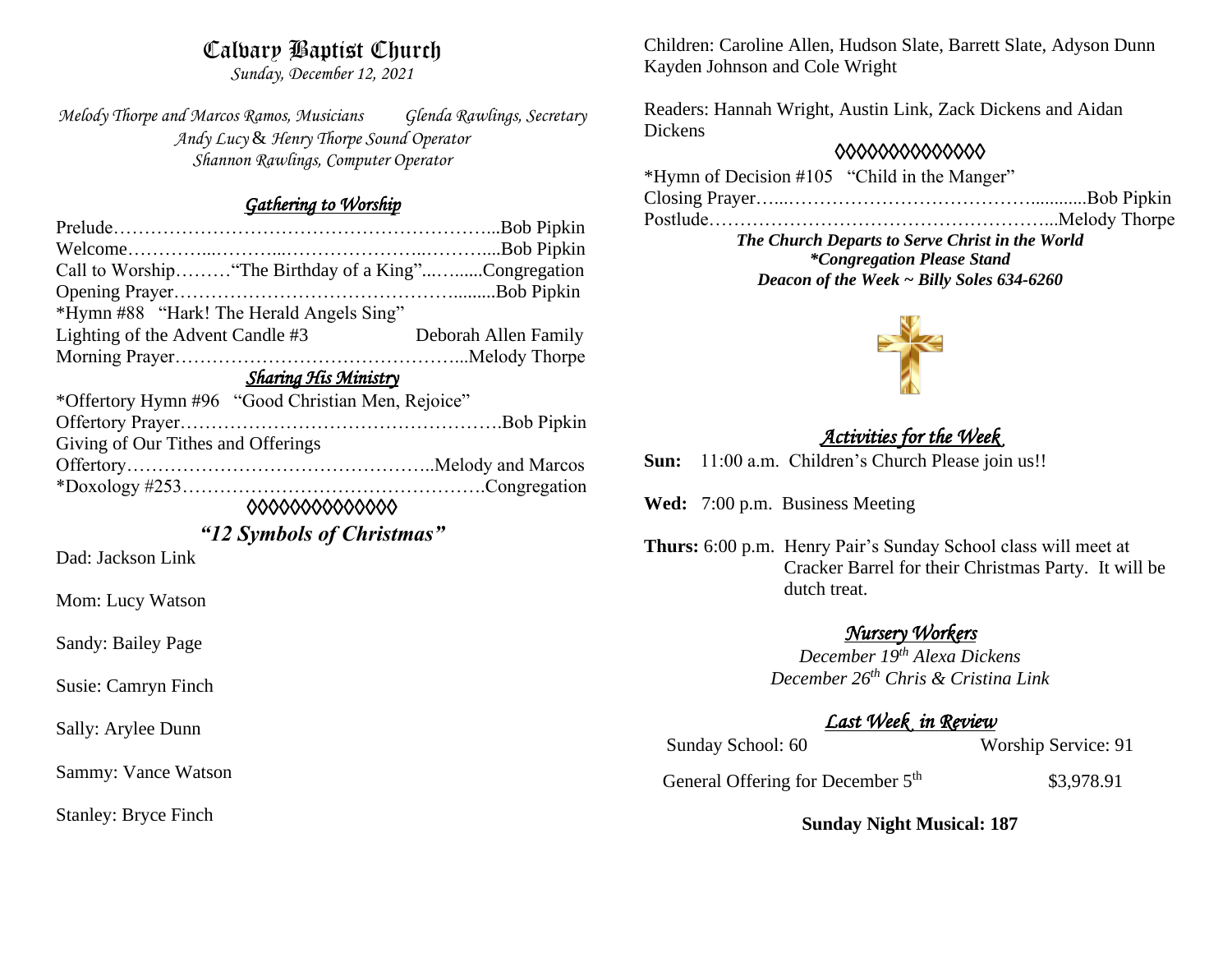## *Christian Sympathy*

*Christian love and sympathy is expressed to the friends and family on the passing of Scottie Wesson. (Elsie Rice's brother)*

### *Deacon's Meeting*

The Deacon's Meeting will meet on Monday, January  $3<sup>rd</sup>$  @ 7:00 p.m. in the Fellowship Hall.

# *Attention Monthly Business Meeting*

*On Wednesday, December 15th we will be having our monthly business meeting. All members are requested to attend.* 

# *Chrismon Update*

I regret to inform everyone that there is a delay with our Chrismon Order. The order was so large plus there were so many orders ahead of us that the Lady simply cannot get all of the ornaments out to us this year. She is working diligently to get what she can to us as soon as possible and we will display these as they come in before we place on the tree so you will see what you ordered and how beautiful they are. Remember these are all **Hand Made** and very time consuming so I pray that you all will be patient and understanding. If you have any questions please let me know.

# *Other Donations*

*Given in memory of Howard Morris by: Diane Taylor Linda Lucy, Kristin and Andy*

*Given in memory of Eddie Taylor by: Linda Lucy, Kristin and Andy*



*Church Email: [calvarybc1@verizon.net](mailto:cbcemporiaoffice@gmail.com)*

*Church Website[:www.calvarybaptistemporia.org](http://www.calvarybaptistemporia.org/)*

*Bob Pipkin Email: [jrpipkin3@gmail.com](mailto:jrpipkin3@gmail.com) and Cell: 757-418-1243*